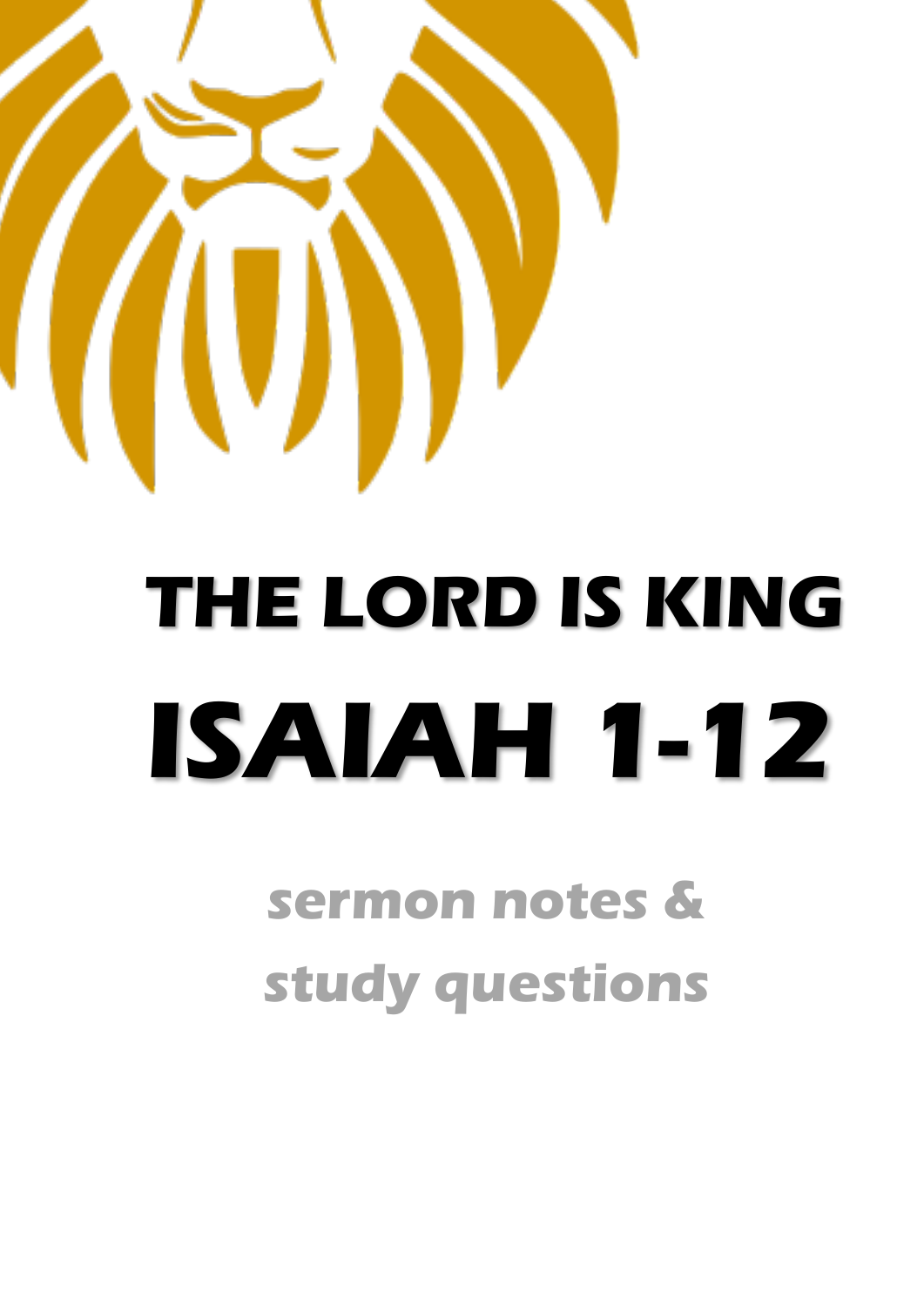## **Isaiah 1 –** *God forsaken*

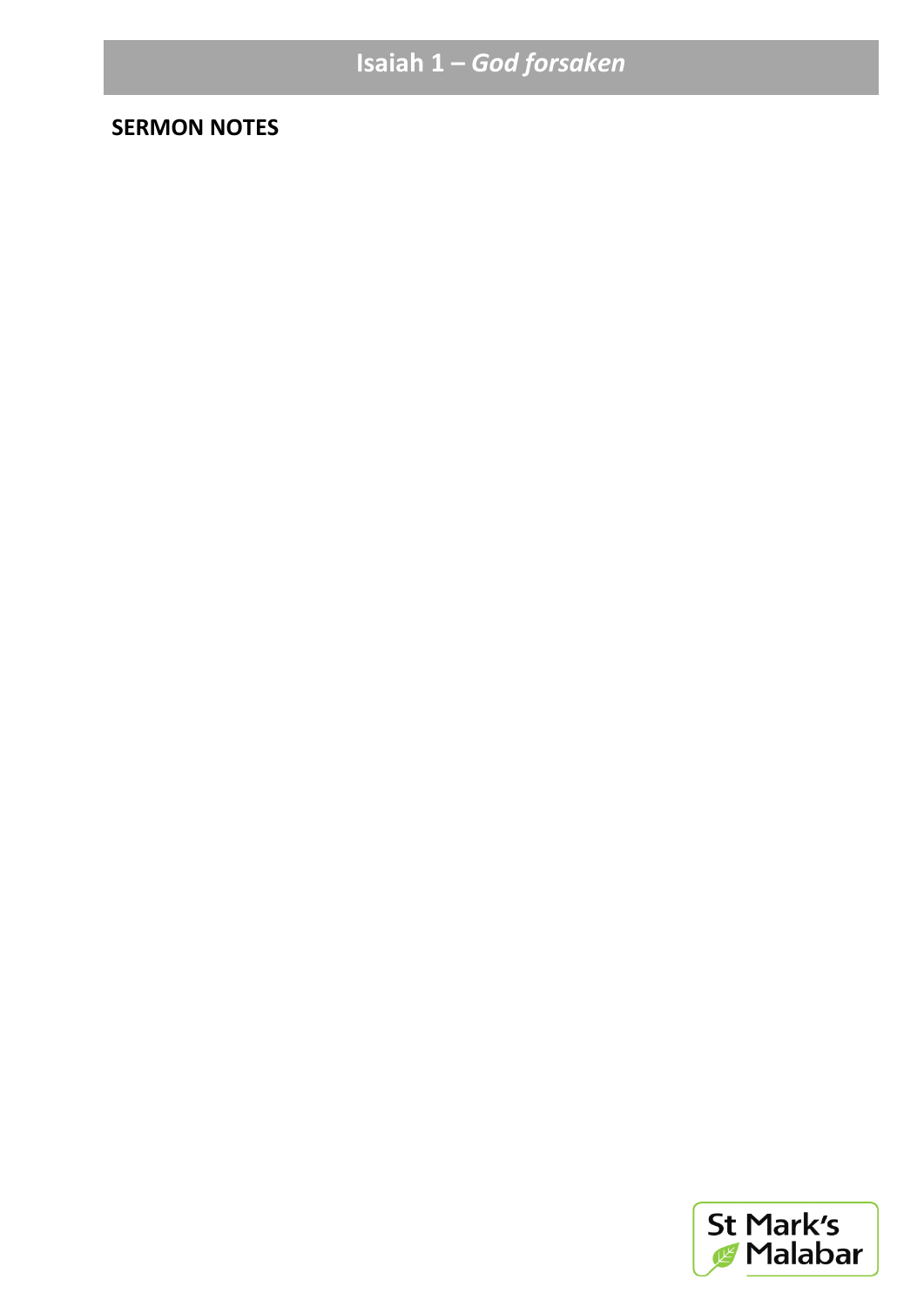1. Read Isaiah 1:1 How does this introduce the following chapters?

2. Do some research about these kings before you arrive. What environment did they rule in? What was going on?

3. Read Isaiah 1:2-6. What is the LORD's charge against Judah?

4. Read Isaiah 1:11-17. Describe the effectiveness of Israel's religious observances.

5. Read Isaiah 1:18-20. What is the LORD offering here?

6. What is the goal of his discipline?

7. Read Isaiah 1:25-26. How will the LORD restore Judah?

8. 'The LORD is your King and Father'. Discuss.

9. Read 1 John 2:1-2. How does the Father deal with our sin?

10. What parts of your life are open to the charge of treason? What parts do you need to hand back to God?

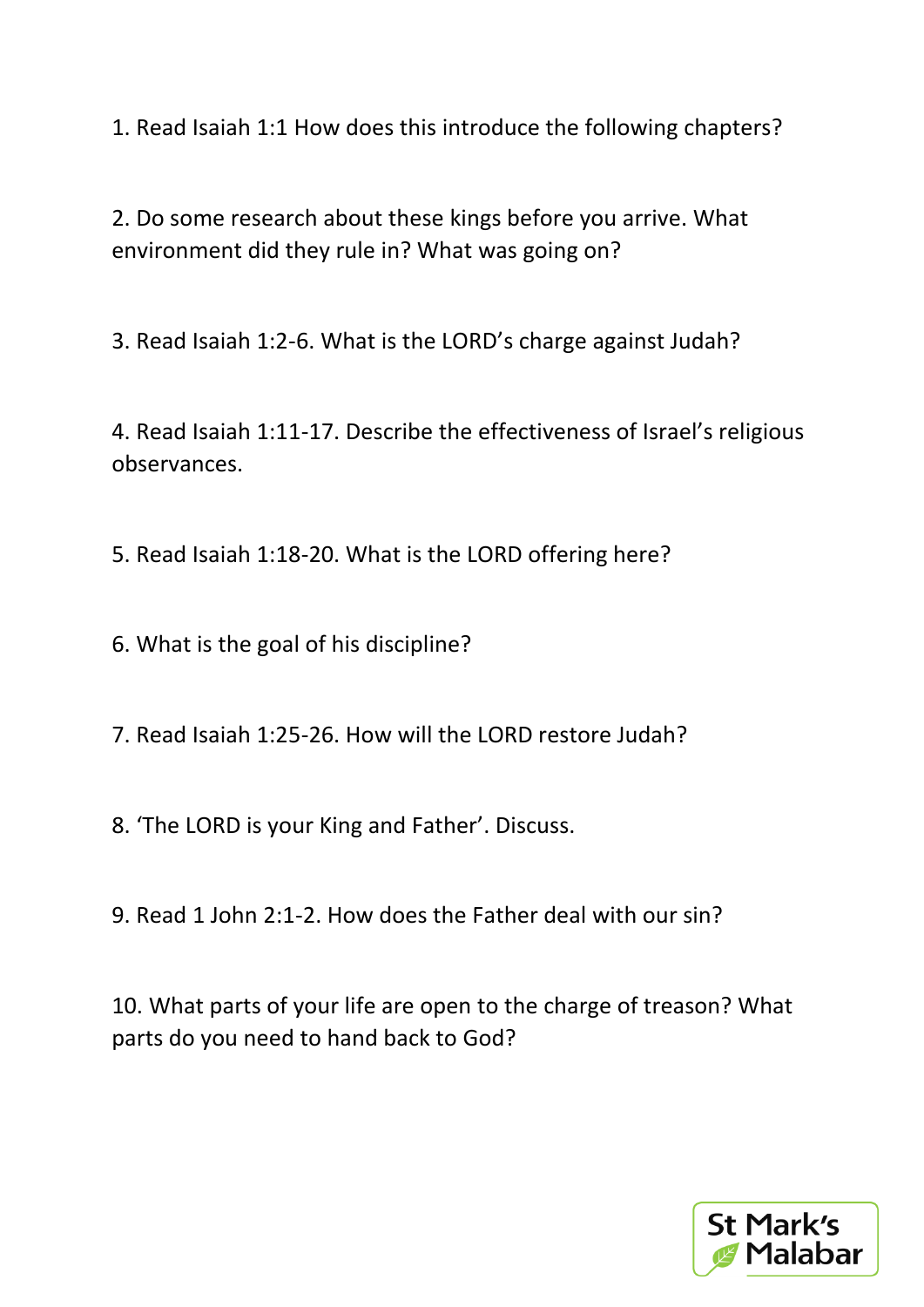## **Isaiah 2 - Humanity humbled**

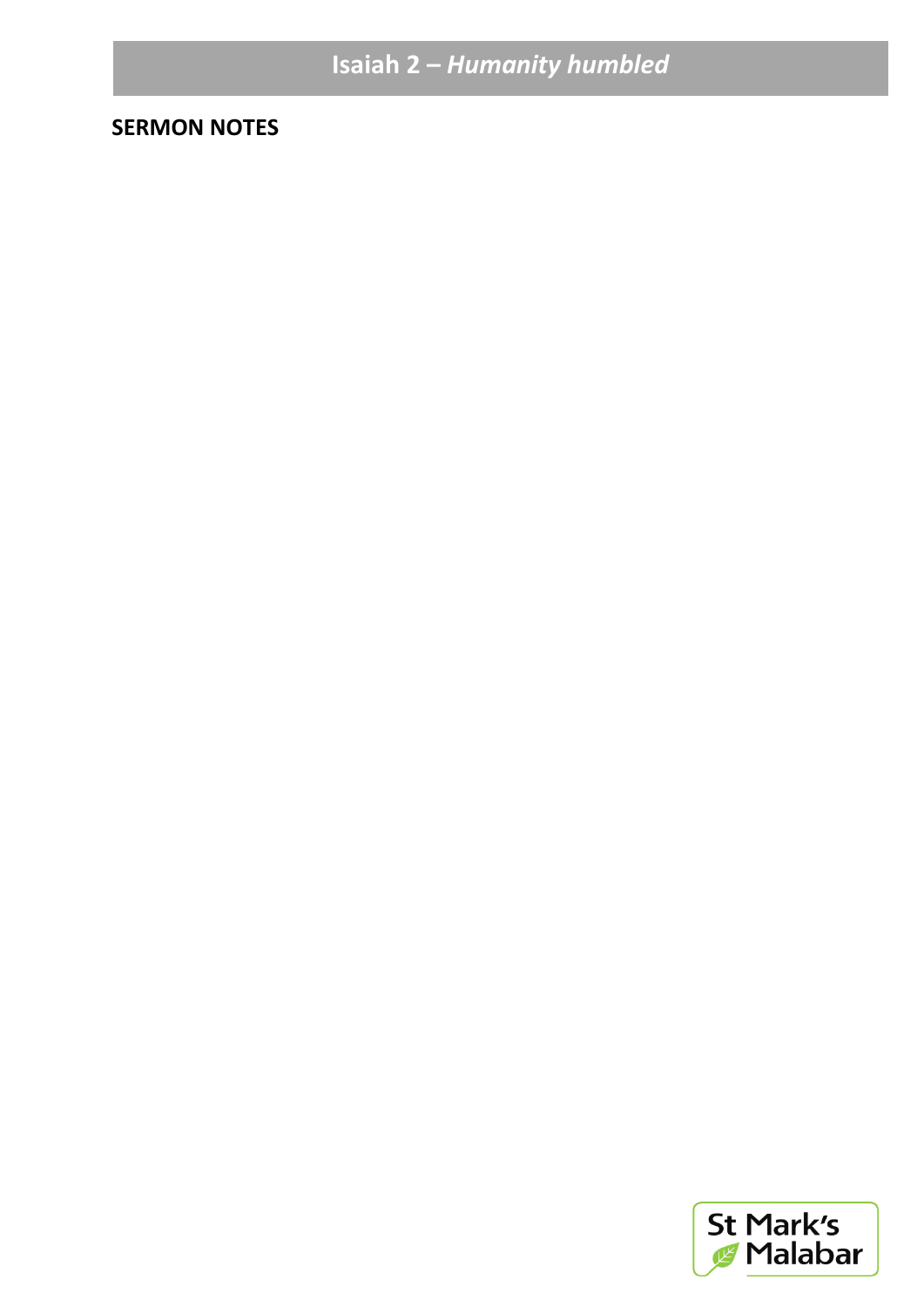1. What impresses you?

2. Read Isaiah 2:6-8. What are the repeated ideas and phrases?

3. How was 'the land' to be viewed by God's people? How had they treated it?

4. Read Isaiah 1:9-18. How is Judah to interpret the coming disaster?

5. Why 'a day'? How does the LORD's levelling compare to Israel's building?

6. Read Isaiah 2:19-21. What would be your biggest fear in an earthquake?

7. Read Isaiah 2:22. How was Judah tempted to trust in humans? (Refer to Isaiah 7:1-9)

8. How do people today replace God with humans?

9. Read James 4:10. How should we humble ourselves before the LORD? How can we protect against pride?

10. How did Jesus demonstrate humility?

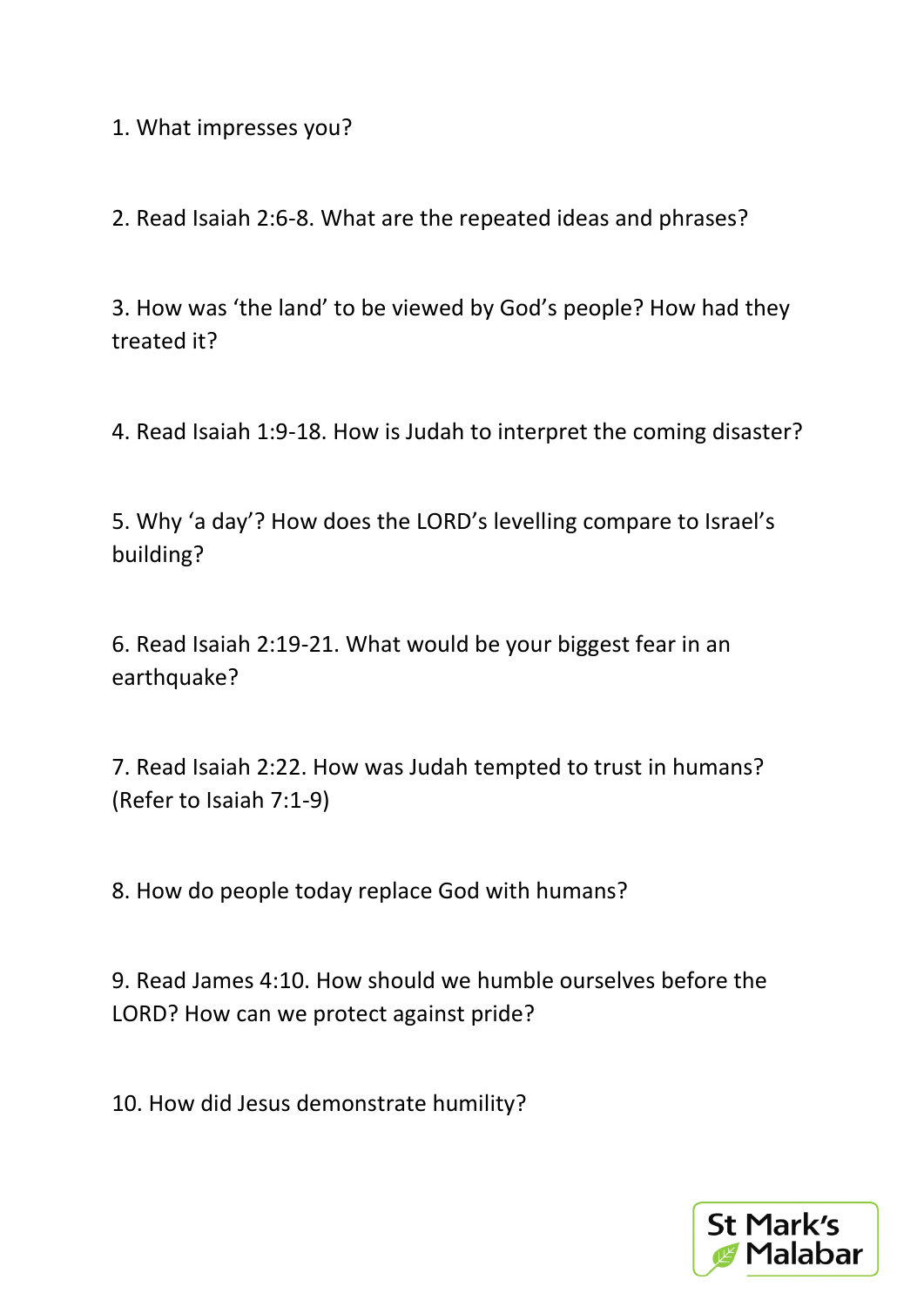#### 11. When does pride rise to the surface in your life? **Isaiah 3 –** *Glory returned*

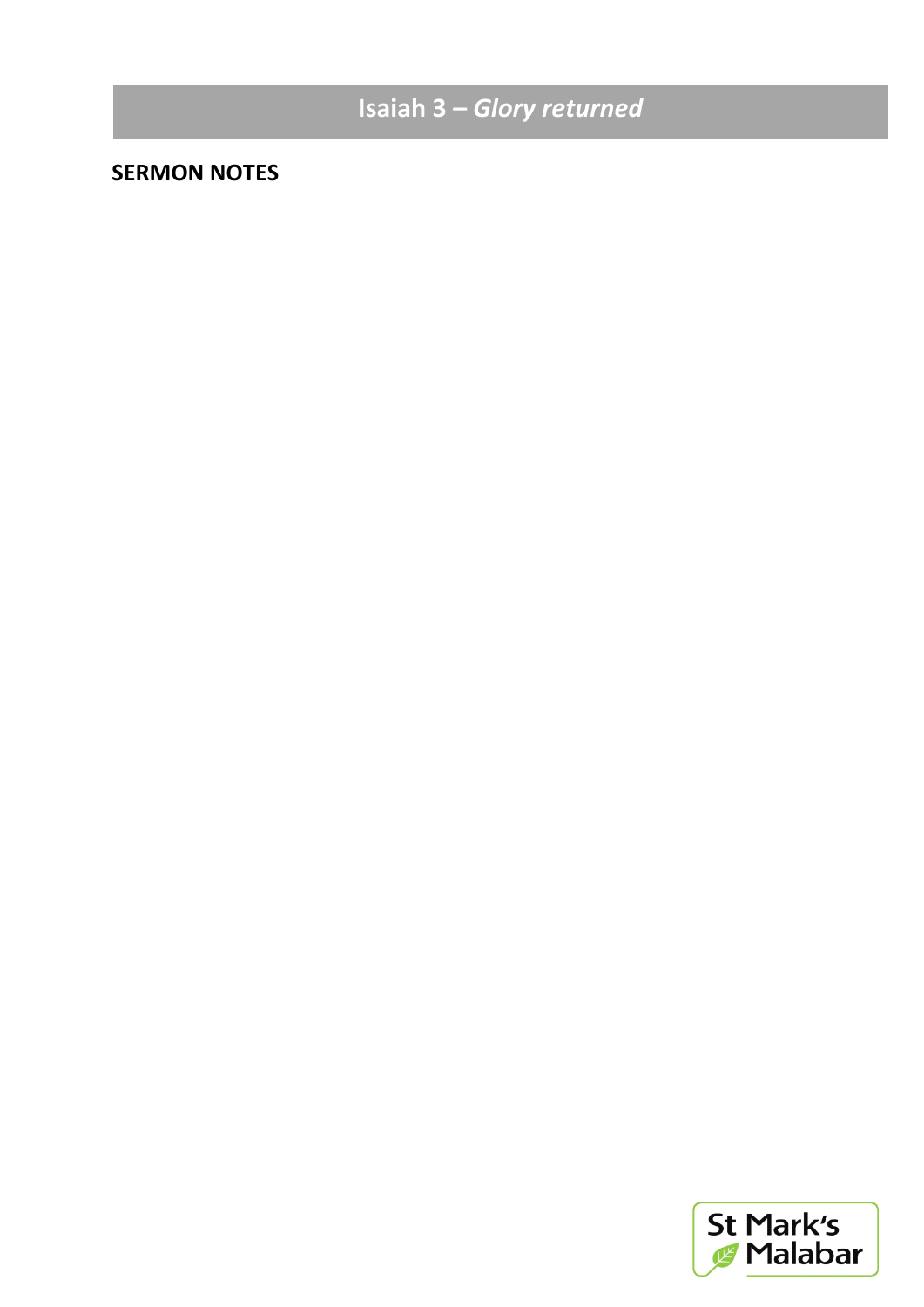1. Discuss this statement: "God brings salvation through judgement."

2. Read Isaiah 3:1-7. What is the LORD about to remove from Jerusalem and Judah?

3. What will that lead to?

4. Read Isaiah 3:8-12. Why is it (what has just been foretold in verses 1 to 7) going to happen?

5. What will God base his judgement on? What does that tell us about God's judgement?

6. Read Isaiah 3:13-15. What is the charge brought against the leaders?

7. How does that compare to the standard by which God holds the leaders of His people to today? (Acts 20:25-28; James 3:1)

8. Read Isaiah 3:16-4:1. What is the charge brought against the women of Zion?

9. How does that contrast with the behaviour of the holy women of God? (1 Peter 3:1-6)

10. Read Isaiah 4:2-6. What hope lies beyond judgement?

11. How should we live in light of the hope that the Lamb brings? (Revelation 21:22-27)

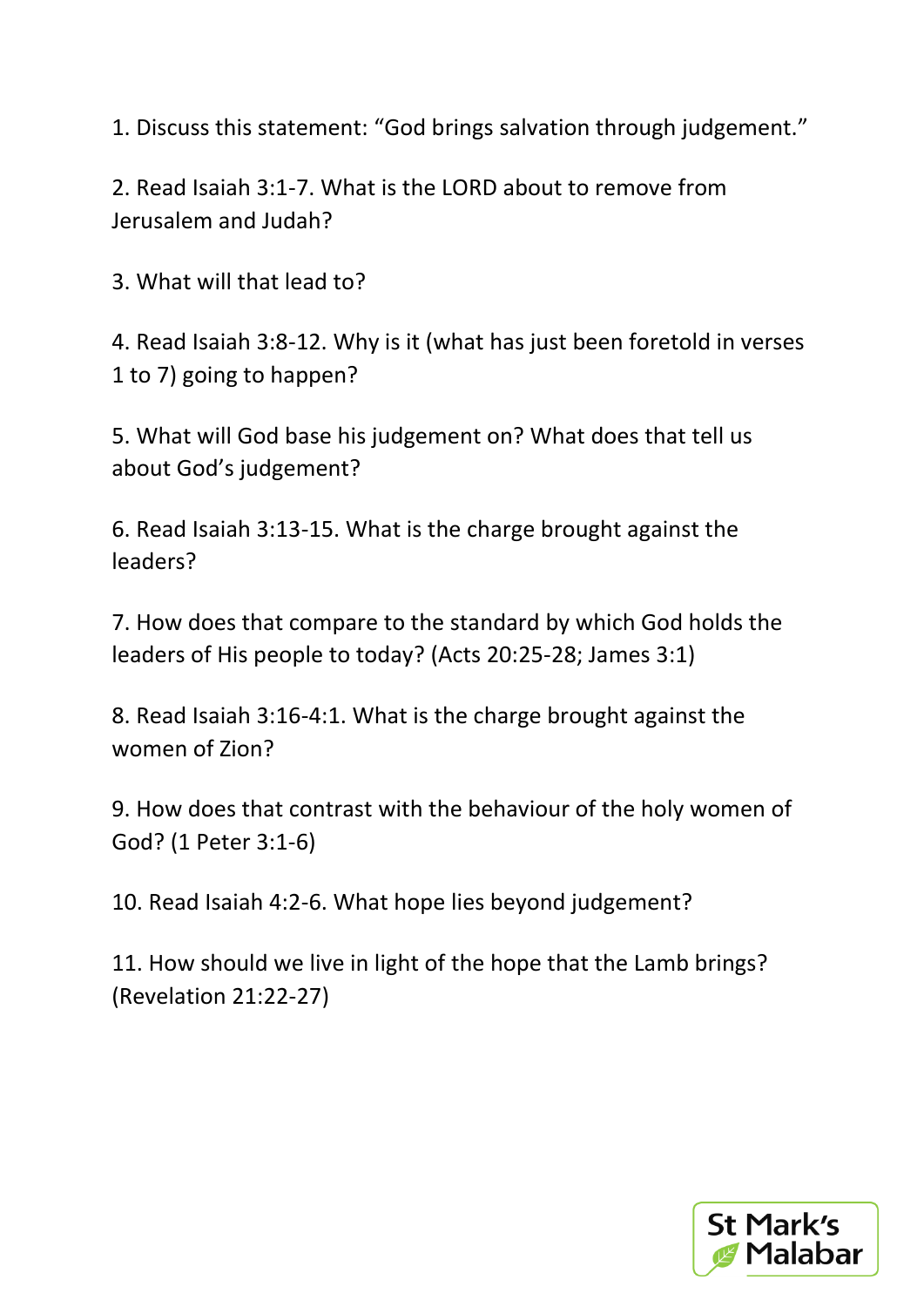## Isaiah 5 - The LORD exalted

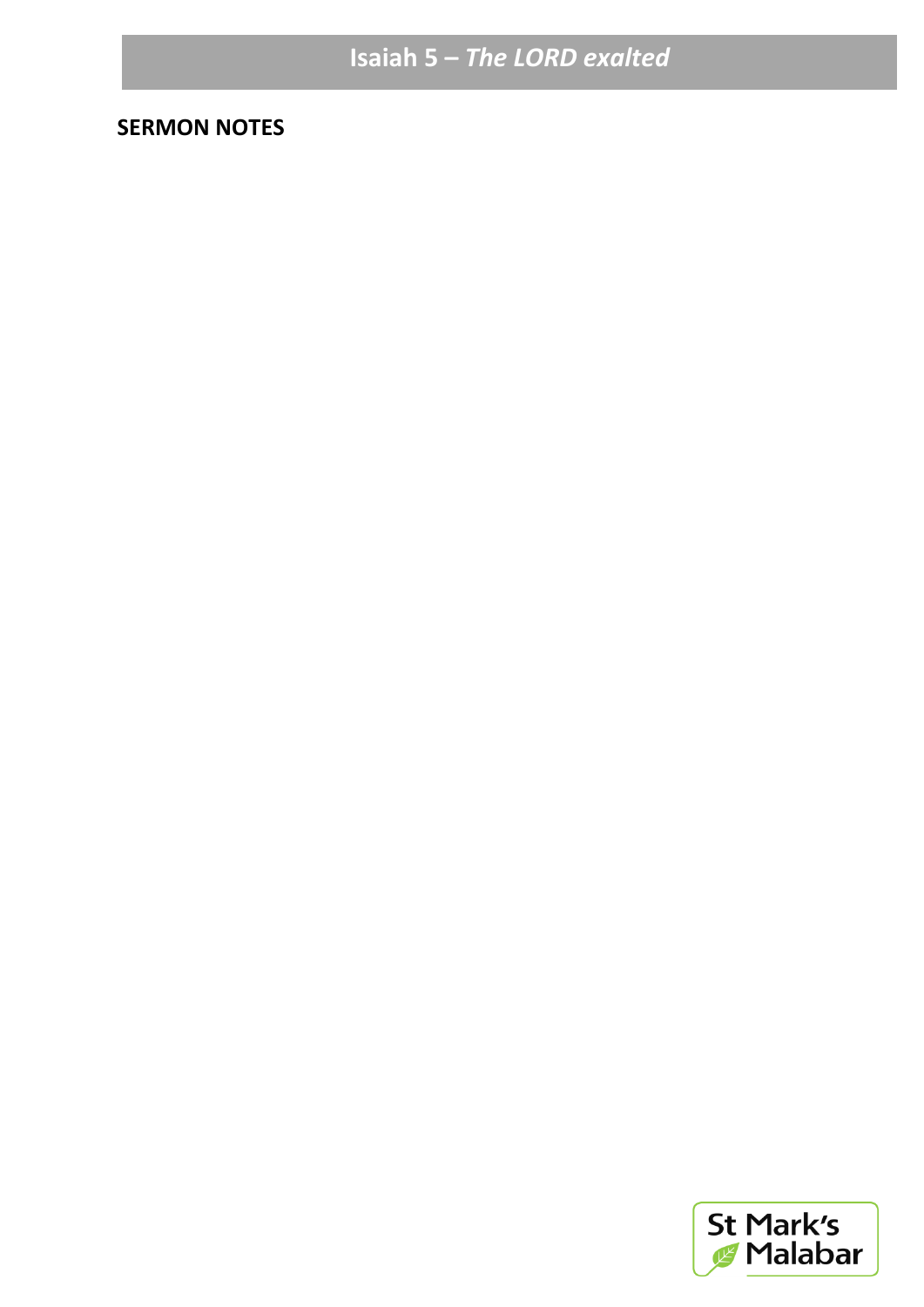1. Love songs. Love them? Hate them? Favourite song?

2. Read Isaiah 5:1-7. What is the meaning of Isaiah's "love song"? Who is the one Isaiah loves? What does the vineyard represent?

3. Read Isaiah 5:8-30. The vineyard only yielded bad grapes (5:4). How are they specified by each "woe"? And what is the LORD's response?

|            | "Woe" | "The LORD" "Therefore" |
|------------|-------|------------------------|
| $v8-10$    |       |                        |
| $v11-17$   |       |                        |
| $v18-19$   |       |                        |
| v20        |       |                        |
| v21        |       |                        |
| $v22 - 25$ |       |                        |

4.How is the corrupting power of riches exemplified? (v8, 18-24)

5. How might Israel's example serve as a warning for us? (1 Timothy 6:9-10)

6. Read Isaiah 5:26-30. What is the outlook for Israel?

7. Despite the ferocity of the foreign invaders, who is ultimately in control? (See also Romans 13:1)

8. What will it look like for us to share Isaiah's love for God? (Isaiah 5:1)

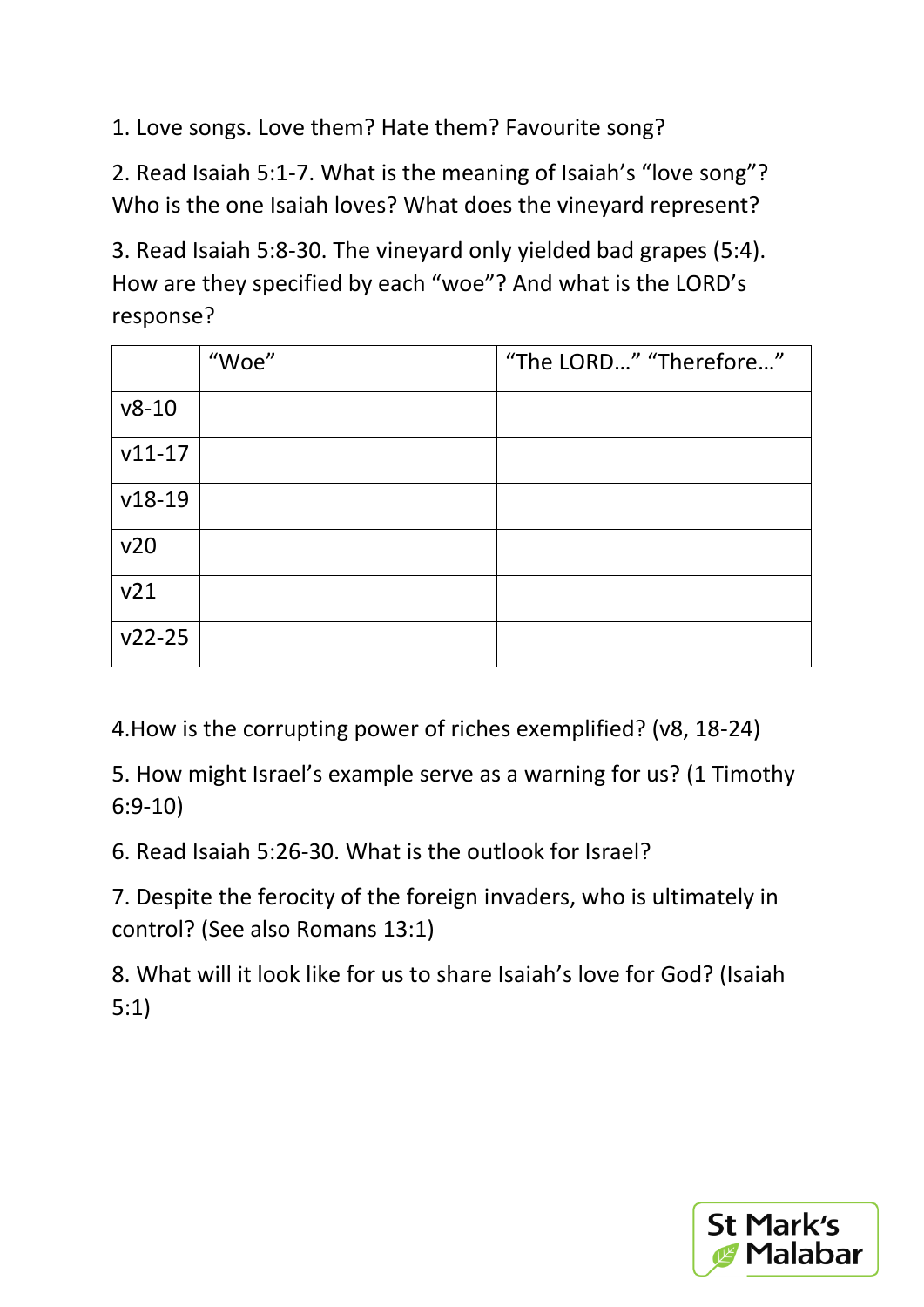## Isaiah 6 - Sin atoned

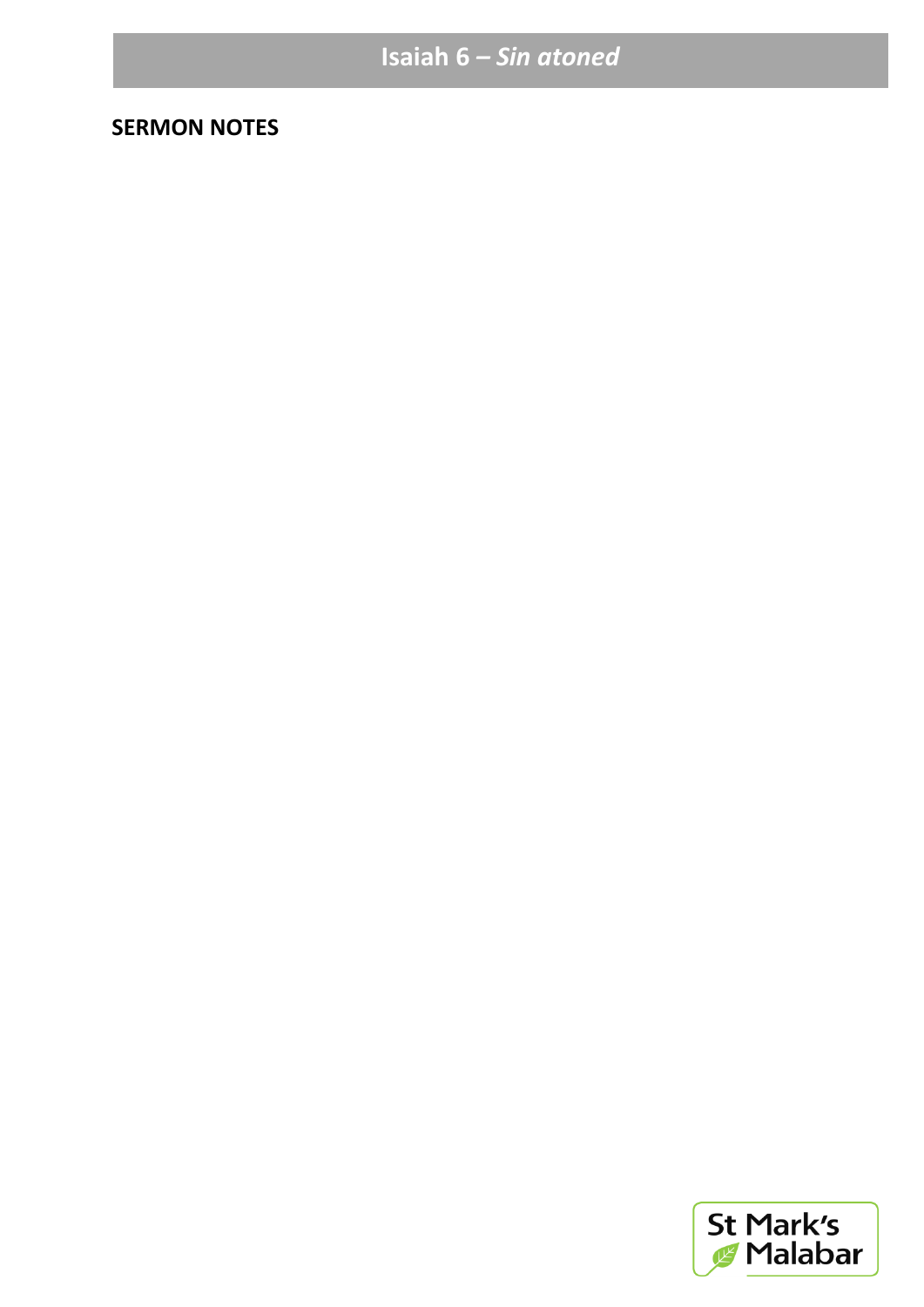1. Earthly kings (like Uzziah) die, but God reigns forever! Look at the vision of God (Isaiah 6:1-4). There are other similar visions of God in Ezekiel 1:1 to 2:1 and Revelation 4:1-6.

Why does God show Himself in this way?

2. How does Isaiah respond? (Isaiah 6:5). How would **you** respond if confronted with a vision of God? (Refer to the idea that no-one can look at the face of God without dying. Exodus 19:21, Revelation 1:17.)

3. What does touching the lips with a hot coal achieve? (Isaiah 6:6-7)

4. Isaiah volunteers to be the messenger of news to the people of Israel (Isaiah 6:8). What news do you think the God of Israel might be sending to His people?

5. Read Isaiah 6:9. What does it mean, 'to hear but not understand' and, 'to see but not perceive'?

6. Read Isaiah 6:10. What does God want to achieve through Isaiah's preaching? Is this what you expected?

7. Read Isaiah 6:11-13. How does Isaiah react to being asked to convey this news?

8. For the nation of Israel, **who** are to be destroyed, and **who** will survive? (these are hints for the next chapter). Compare with Isaiah 11:1.

9. In this passage, God promises mercy for a few. But does God have the right to bring judgement on others?

Advanced:-

10. Does God have the right to harden the hearts of Israel against Him? (Compare with Exodus 9:12: During the times of the Exodus, why did God harden Pharaoh's heart?)

11. Why does Jesus speak in parables (Mark 4:10-12, quotes this passage)? How does listening to a parable bring judgement on us?

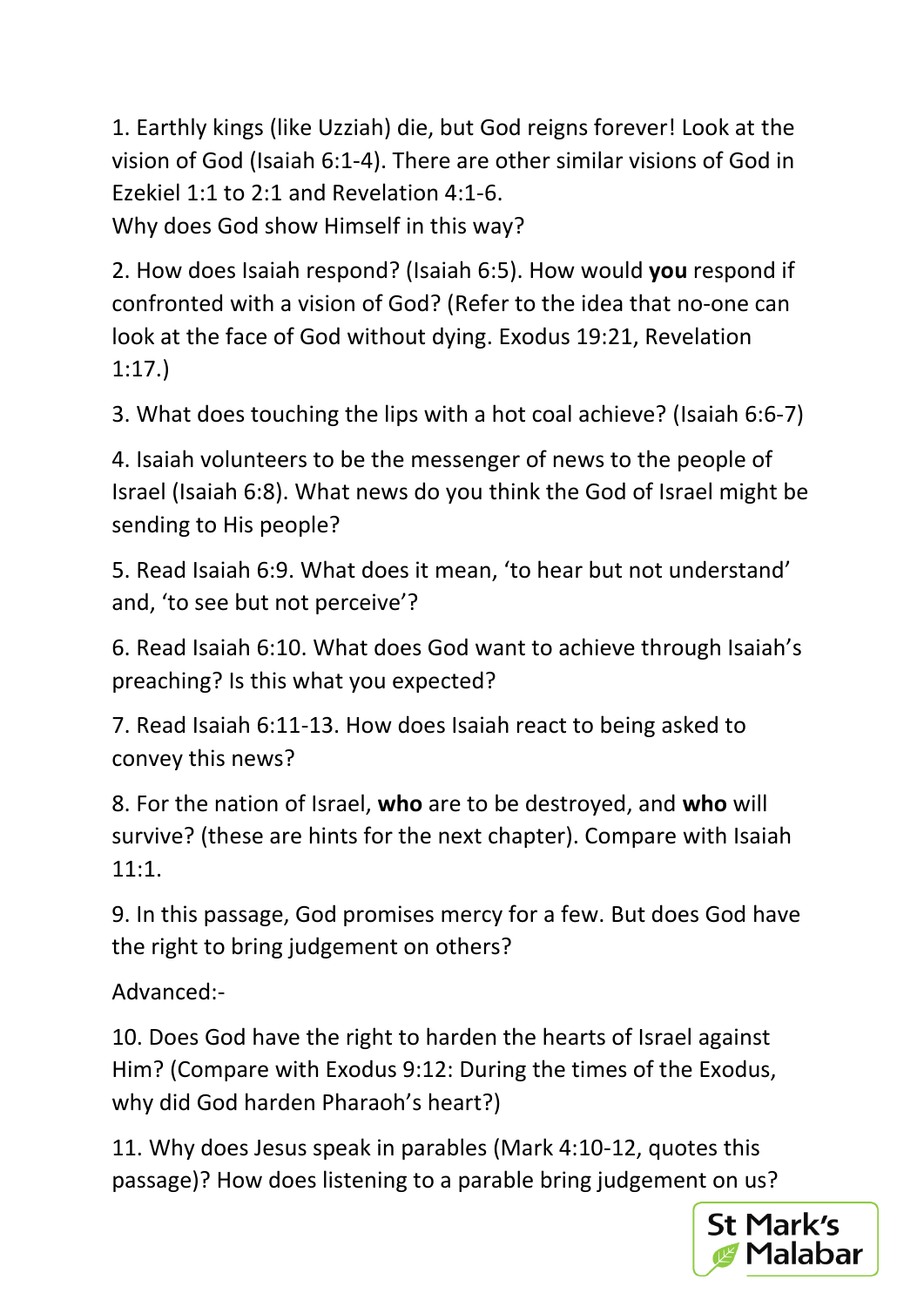## **Isaiah 7 –** *God is with us*

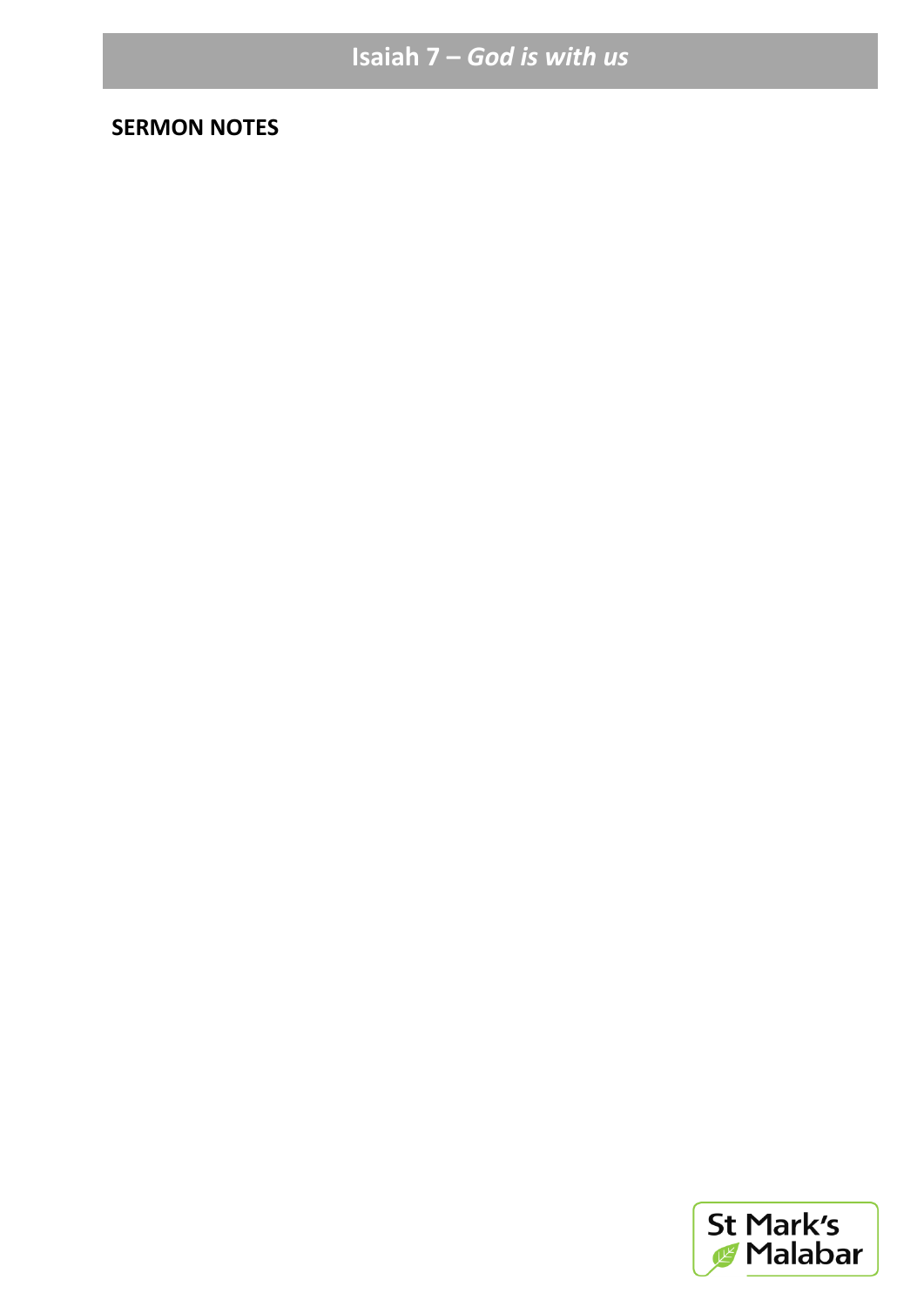1. Read Isaiah 7. What parts do you not understand? What parts do you find weird? What themes are repeated?

2. Summarize the chapter.

3. What dilemma does Ahaz face? How will faith (or lack thereof) play into his decision making?

4. What is required of Ahaz in this situation?

5. What does it mean for you to 'stand firm in your faith'?

6. The sign is a child. Who is this child to the original readers? (You may need to do some background reading about this).

7. Read Matthew 1:23. How does the Isaiah background to this passage help us to understand Jesus' identity?

8. What does it mean to you to know that God is with you? Does it bring comfort?

9. Read Isaiah's description of Assyria and its purpose. How does this put the threats that Ahaz faced into perspective?

10. What do people around you trust in? How can you start conversations with them about these things?

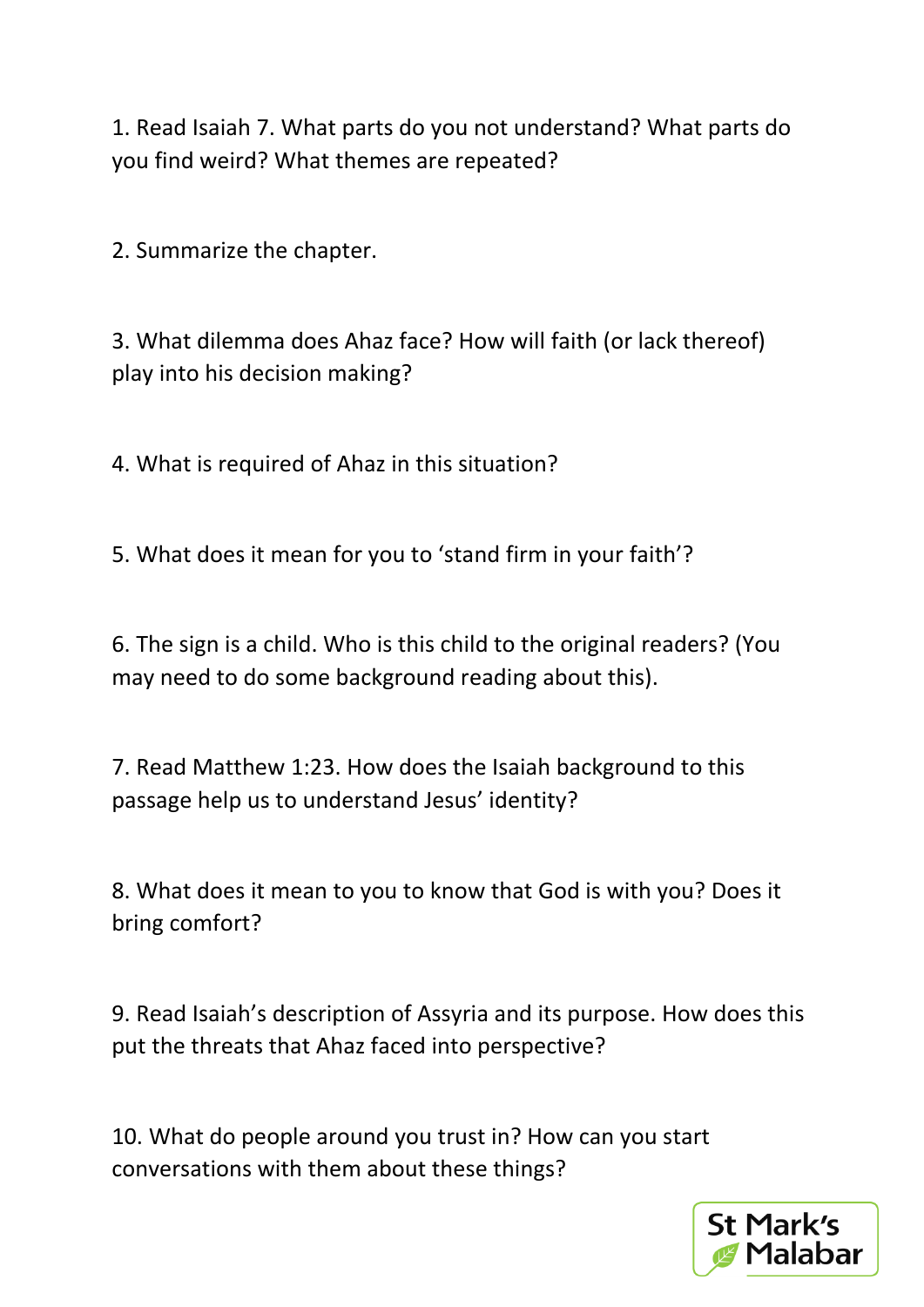## **Isaiah 9 –** *A child is born*

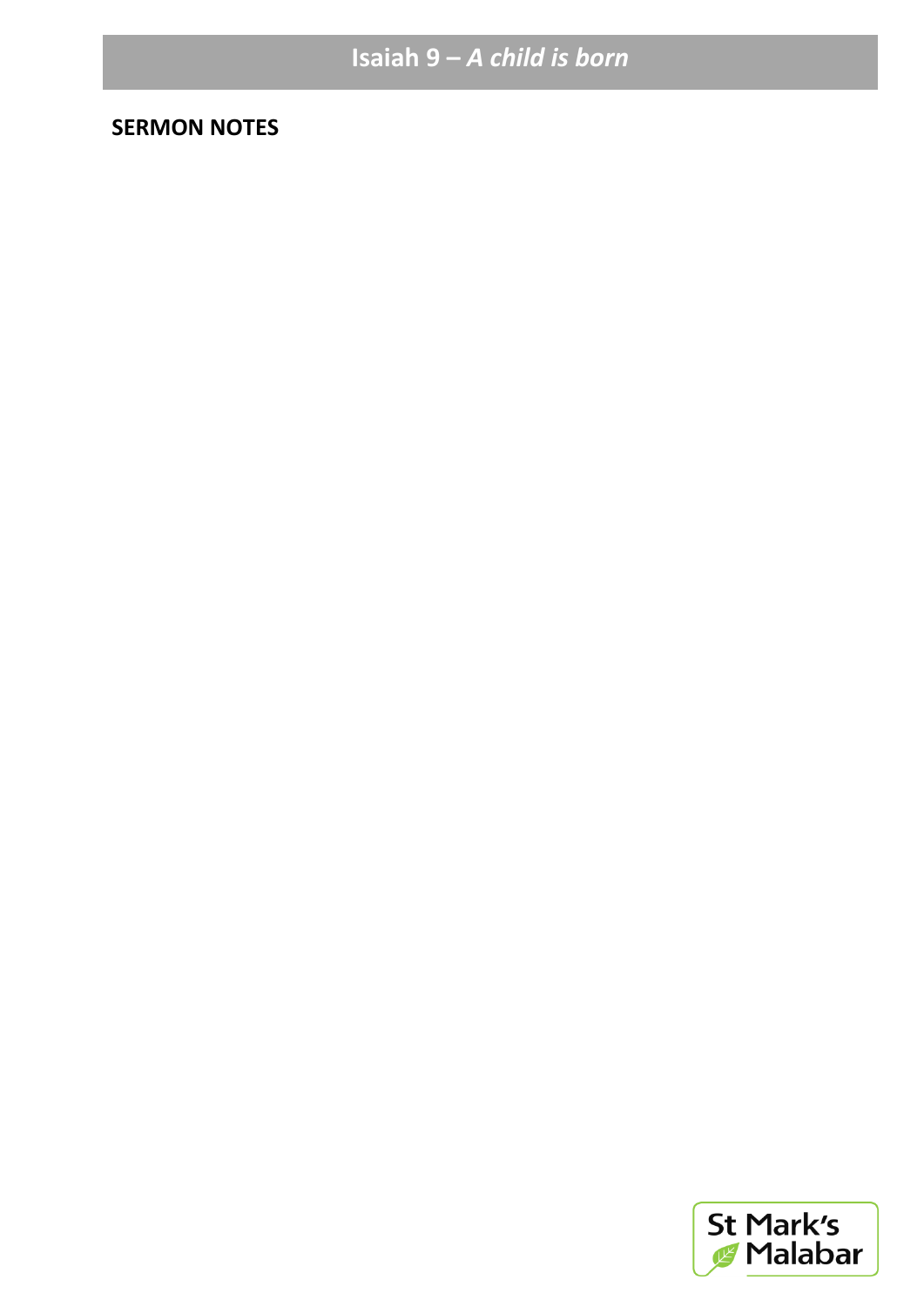1. What brings people hope in dark times?

2. Read Isaiah 8:1-22. How has (and will) Israel been, "walking in darkness"? (Isaiah 9:2)

| Isaiah $8:1-4$       |  |
|----------------------|--|
| <b>Isaiah 8:5-10</b> |  |
| Isaiah 8:11-15       |  |
| Isaiah 8:16-22       |  |

3. Read Isaiah 9:1-7. How could there be no more gloom?

4. What are the causes for rejoicing?

5. What do the titles in Isaiah 9:6 tell us about the child?

6. Who then is the Davidic ruler? (Luke 1:32-33; John 1:9)

7. Read Matthew 4:12-17. Why is it significant that Jesus begins his ministry in the area of Zebulun and Naphtali?

8. How should we respond to the true light, Jesus?

9. What does it mean to know the joy and peace that Jesus brings? What does it look like in our lives today?

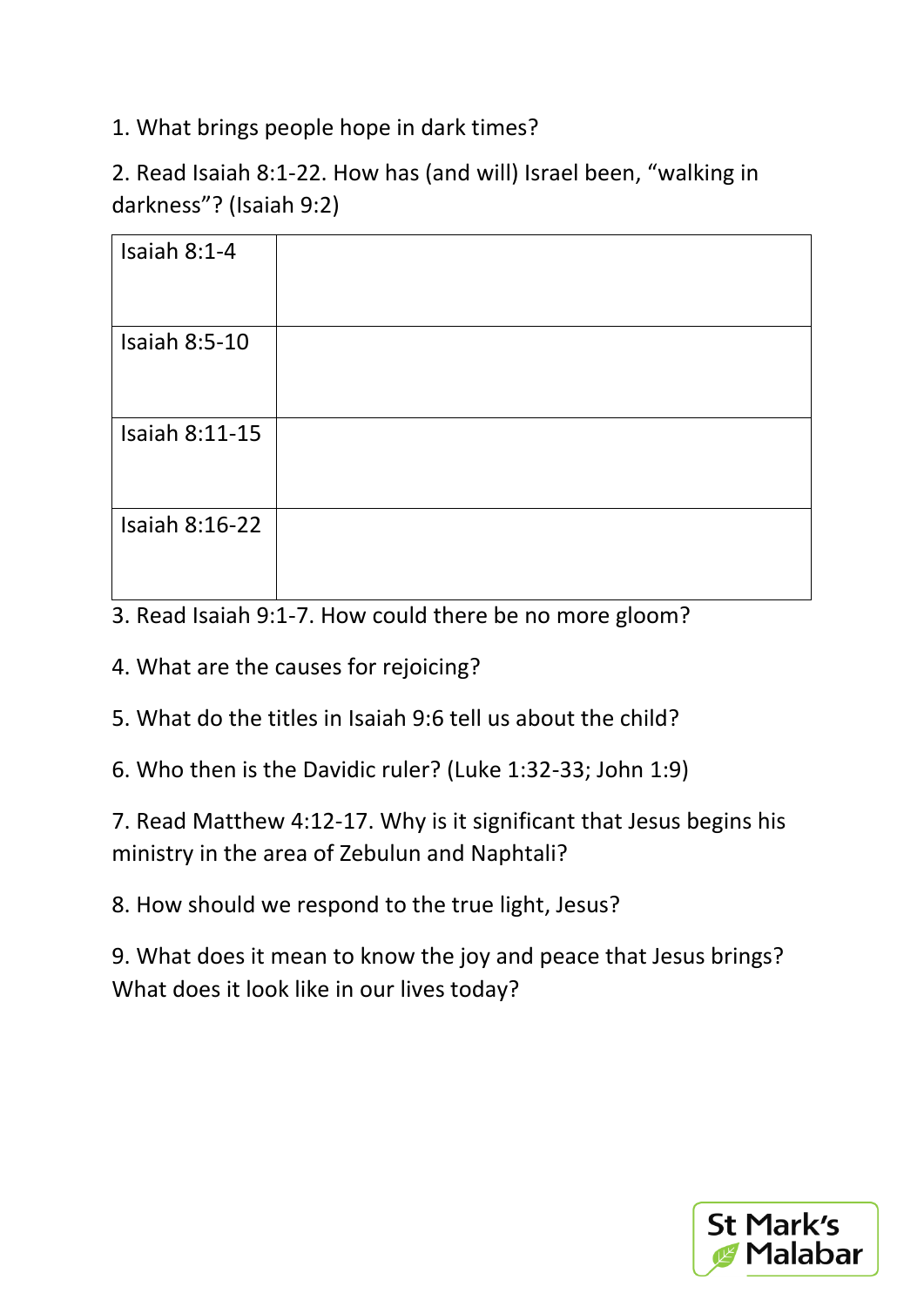## Isaiah 10 - A remnant returns

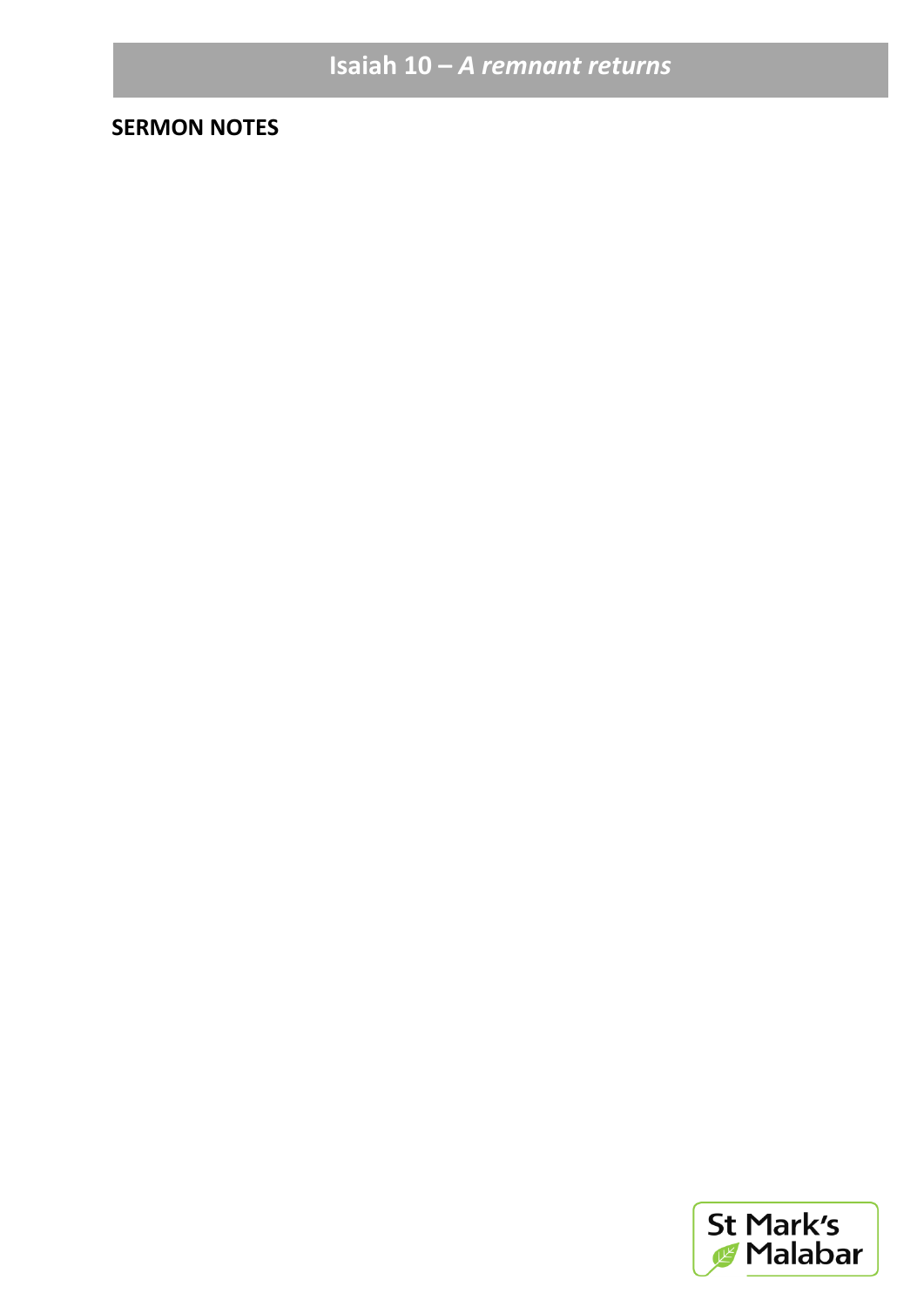1. Describe a time when you experienced fear.

2. Read Isaiah 10:20-34. What were the people fearing? Why?

3. How does this passage describe God's role in the destruction?

4. What will happen to Assyria?

5. Reread vs 25. Is God angry? What does this mean?

6. What did God want his people to do? Who would respond?

7. Explain Israel's blindness and inability to understand.

8. What does it mean to, 'fear the LORD'?

9. What questions do people ask during times of tragedy?

10. In response to 911, a Pastor said, 'God didn't cause it but he can redeem it.' Critique.

11. Why do people believe in a god (68% of Australians) but refuse to fear him?

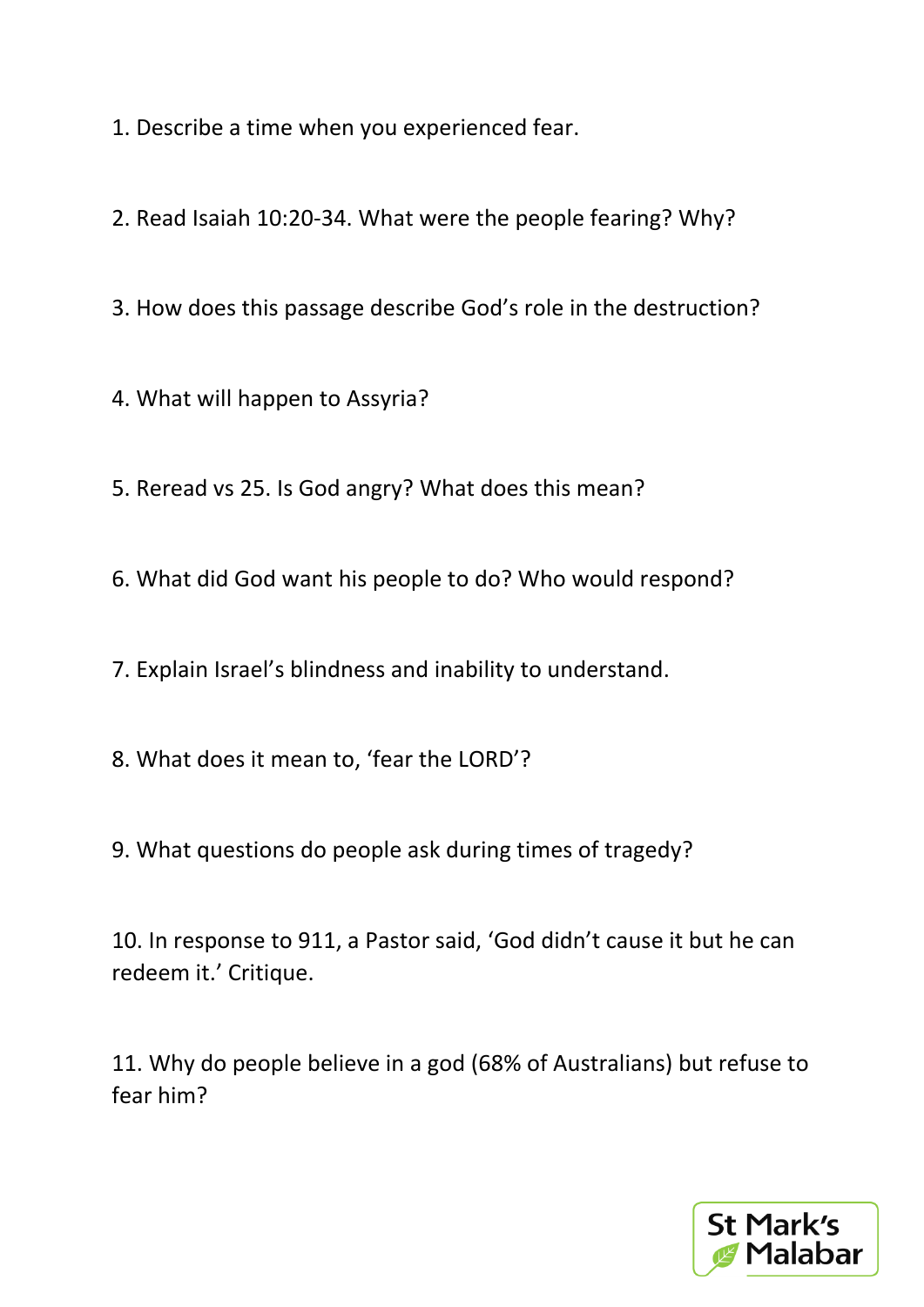## Isaiah 11 - The stump of Jesse

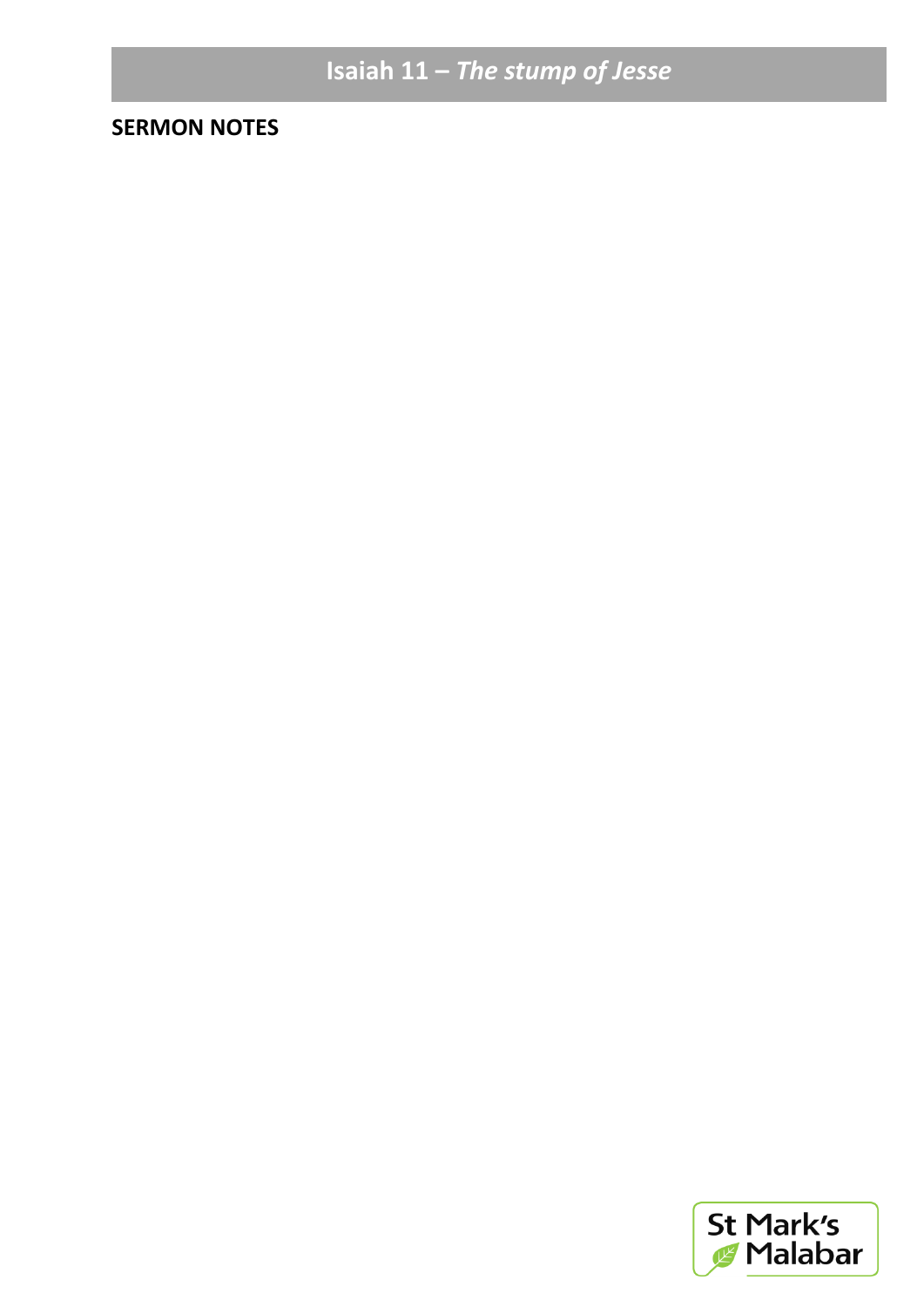1. Are Australians cynical about leadership? Why?

2. Read Isaiah 11:1-10. What is the stump of Jesse? Why describe the Messiah this way?

3. How does he compare to the kings of Judah?

4. Describe the character of his reign?

5. Describe his kingdom. What are the distinguishing marks?

6. How has Isaiah 1-12 surprised you? What's it about?

7. Read Romans 10:9. Why would Paul need to write this? How could it have foiled the original readers' thinking?

8. Describe the ongoing life of someone that does Romans 10:9.

9. How does this salvation compare to other plans?

10. How is the average person hoping to be saved?

11. Think of a person you know that does not do Romans 10:9. What is their view of Jesus? How does this need to change? How can you help?